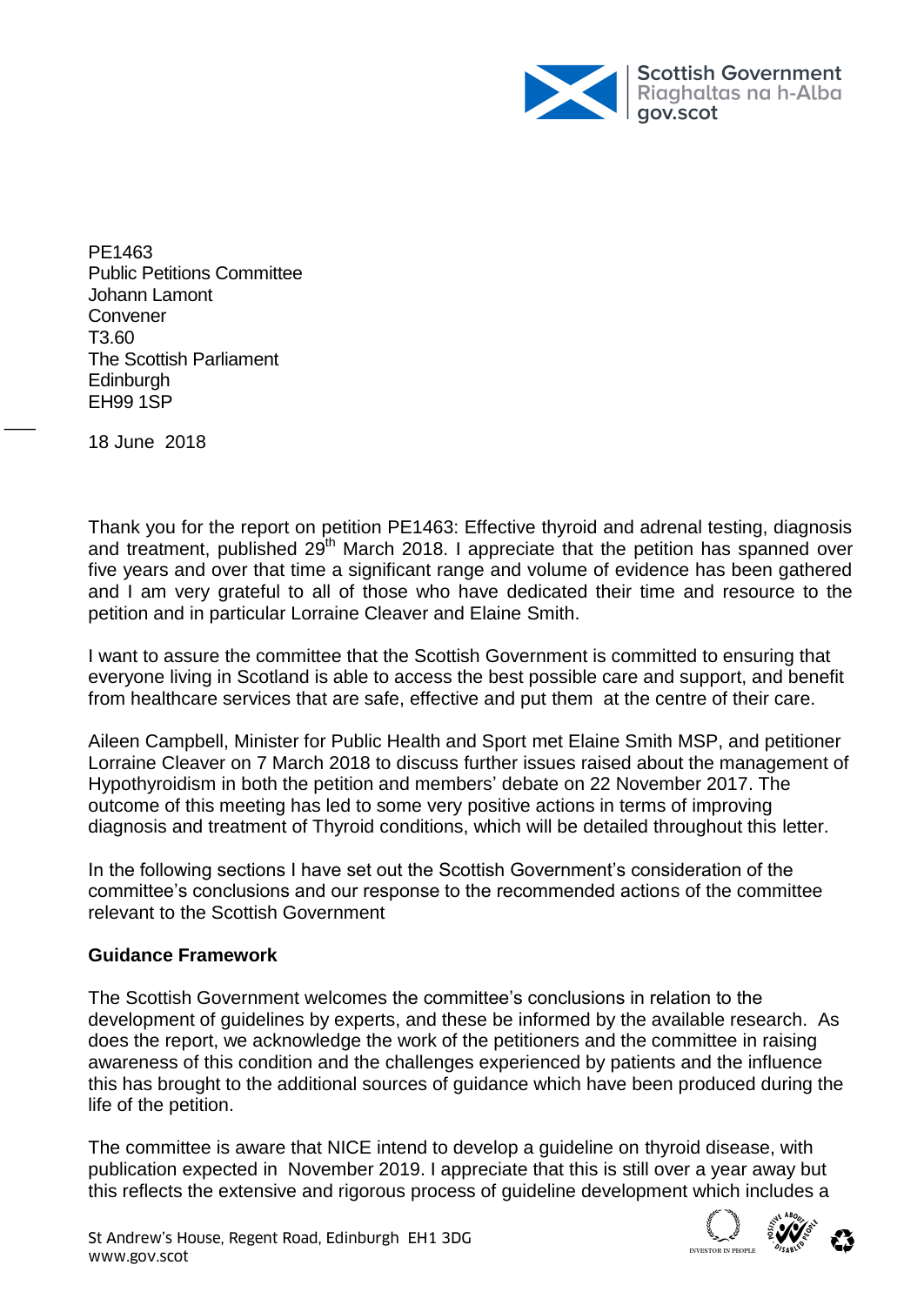wide consultation across stakeholders including, very importantly, with patients and service users. The Scottish Government encourages anyone with an interest in thyroid conditions to engage in the guideline development. . More information, including how to register an interest in the development of these guidelines can be found at [https://www.nice.org.uk/guidance/indevelopment/gid-ng10074.](https://www.nice.org.uk/guidance/indevelopment/gid-ng10074)

The committee recommends that the Scottish Government ensures bodies within Healthcare Improvement Scotland (HIS) also contribute to this work, and that HIS provide an outline of how that contribution can be made.

HIS have advised us that through the Scottish Intercollegiate Guidelines Network (SIGN) and Scottish Health Technologies Group (SHTG), they have been involved with the issues raised in this petition throughout the petition's lifespan and that they are happy to continue to contribute to appropriate actions arising from the report. I should stress that the Scottish Government have no formal role in the development of revised standards. That process is wholly independent and owned by HIS.

The committee will wish to be aware that when the Minister for Public Health and Sport, Ms Aileen Campbell MSP, met with petitioner, Lorraine Cleaver, there was a mutual consensus that stronger links of communication and consistency of approach between GPs, in both the diagnosis and primary care referral for those with Thyroid conditions could be developed. Since that meeting the Deputy Chief Medical Officer, Dr Gregor Smith, has met with representatives from NHS Education Scotland (NES) and I understand that an endocrine learning module has recently been produced for GPs. Dr Smith has asked the Chief Medical Officer's (CMO) Speciality Adviser for Endocrinology to review this in light of the issues raised through the petition.

# **Diagnosis & Testing–recommendations**

The Scottish Government fully supports the committee's view that accurate and accessible information for patients to inform their treatment decisions and options is crucial. Through the hard work of the committee I am pleased to see that Lab Tests online now provide people with the relevant information regarding testing options. It is important to highlight that in relation to diagnosis The British Thyroid Association guidance recommends that clinicians take account of patients' symptoms as well as test results. The Scottish Government expects all clinicians to demonstrate a person centred approach through full engagement and shared decision making on mutually agreed outcomes. This approach is at the heart of all Scottish Government policies and in particular the Chief Medical Officer's Realistic Medicine philosophy.

In regards to the committee's recommendation to alert the Scottish Clinical Biochemistry Managed Diagnostic Network to evidence received in relation to variation in testing I am pleased to advise that the network's Demand, Optimisation and Innovation subgroup has agreed to review the evidence and report back to National Services Division.

# **Treatment - recommendations**

The Scottish Government's position is that treatment for Hypothyroidism in Scotland should be consistent with the BTA guidance in relation to Liothyronine (T3) and clinicians in Scotland can prescribe T3 where it is safe and clinically appropriate, on the advice of a consultant in endocrinology. The CMO Speciality Advisor is leading discussions across

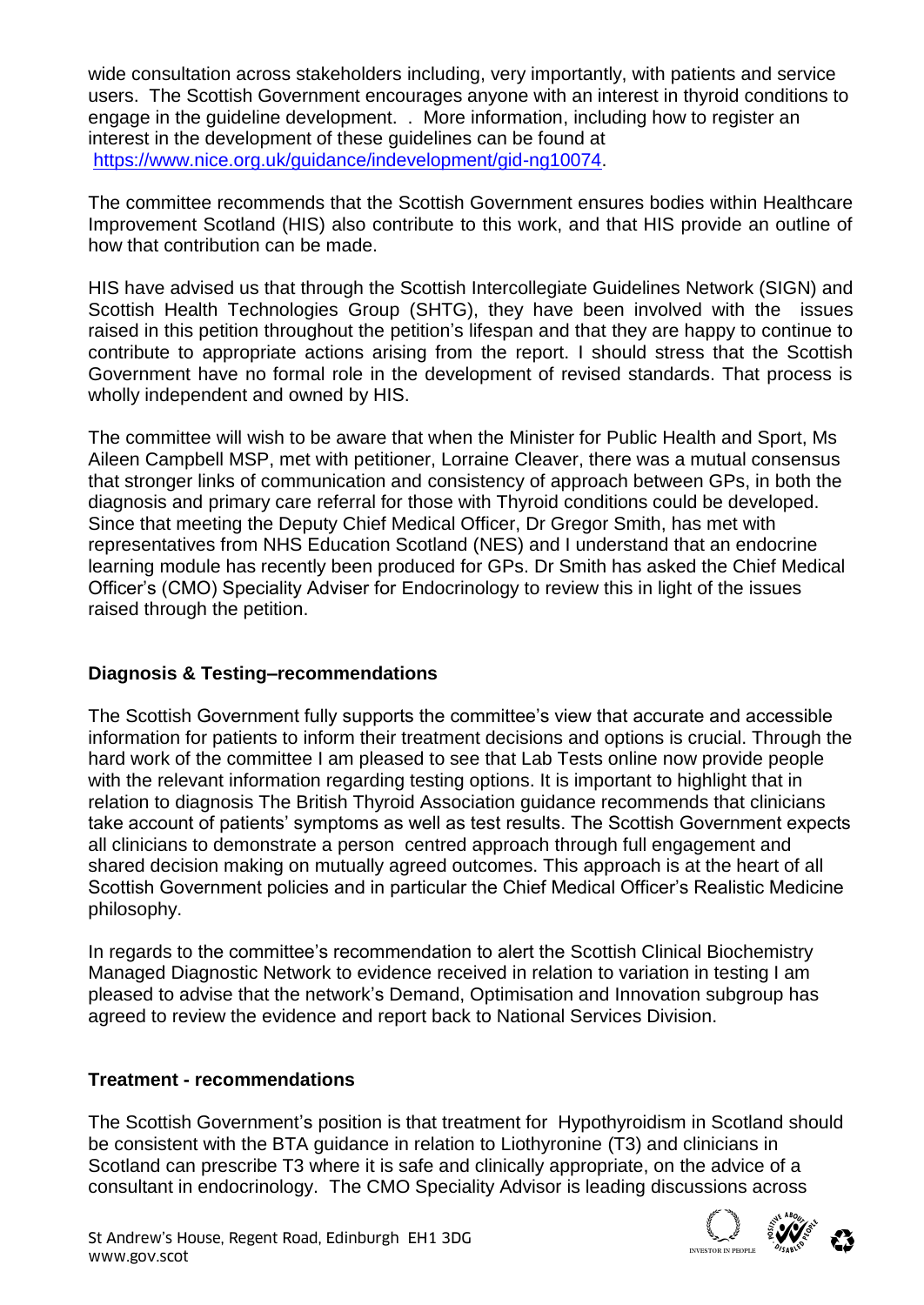endocrinology specialists to support a consistent approach and management in secondary care.

As the committee acknowledges the regulation for the licencing of medicines is currently reserved to the UK Government. We have checked the position with the Medicines and Healthcare products Regulatory Agency (MHRA) who have confirmed that they granted a marketing authorisation to Morningside Healthcare Limited for Liothyronine Sodium 20 microgram tablets on 15 June 2017 and granted a marketing authorisation to Teva UK Limited for Liothyronine Sodium 20 microgram tablets on 14 August 2017.

The Scottish Government are aware of the provisional ruling made by the Competitions and Markets Authority (CMA) against Concordia and their ongoing investigation. The prices charged by the pharmaceutical companies for generic and branded drugs are generally competitive. However, where excessive costs on drugs are identified it would be for the independent CMA to take appropriate action against those companies.

While the regulation of pricing of medicines is matter which is reserved to the UK Government, Scottish Government officials have been working with the Department of Health and Social Care and the other Devolved Administrations in the passage of the UK wide Health Service Medical Supplies (Costs) Act, given Royal Assent in April 2017. In summary, the Act sets out a range of measures to monitor and control the cost of drugs, including powers to limit the price of medicines, including generic medicines and special preparations, where competition in the market fails and companies charge the NHS unreasonably high prices.

The Scottish Government could not speculate on the impact that two new licensed suppliers of T3 would have on the market. While we would expect there to be a level of competition to the market with additional manufacturers, there is no guarantee that this would indeed be the case. As advised the regulation of pricing of medicines is matter which is reserved to the UK Government.

# **Research**

In regard to the listening exercise carried out in October 2015, commissioned by Thyroid UK, the Scottish Government agrees that the limitations to the survey design meant that it did not meet the objectives in which it was intended.

Ensuring that the voices of people who use healthcare services are heard and can influence the design and delivery of healthcare services is a priority for the Scottish Government. That is why we have a number of programmes in place to capture this.

The [Scottish Care Experience Survey Programme](http://www.gov.scot/Topics/Statistics/Browse/Health/careexperience) is a suite of national surveys which provide local and national information on the quality of health and care services from the perspective of the people who use them. The surveys allow local health and care providers to compare with other areas of Scotland and to track progress in improving the experiences of people using their services.

The [Scottish Health Council](http://www.scottishhealthcouncil.org/about_us/about_us.aspx) (SHC) was established in April 2005 to support and monitor the work carried out by NHS Boards to involve people using services and the wider public in the planning and development of health services and in decisions that affect the running of those services.